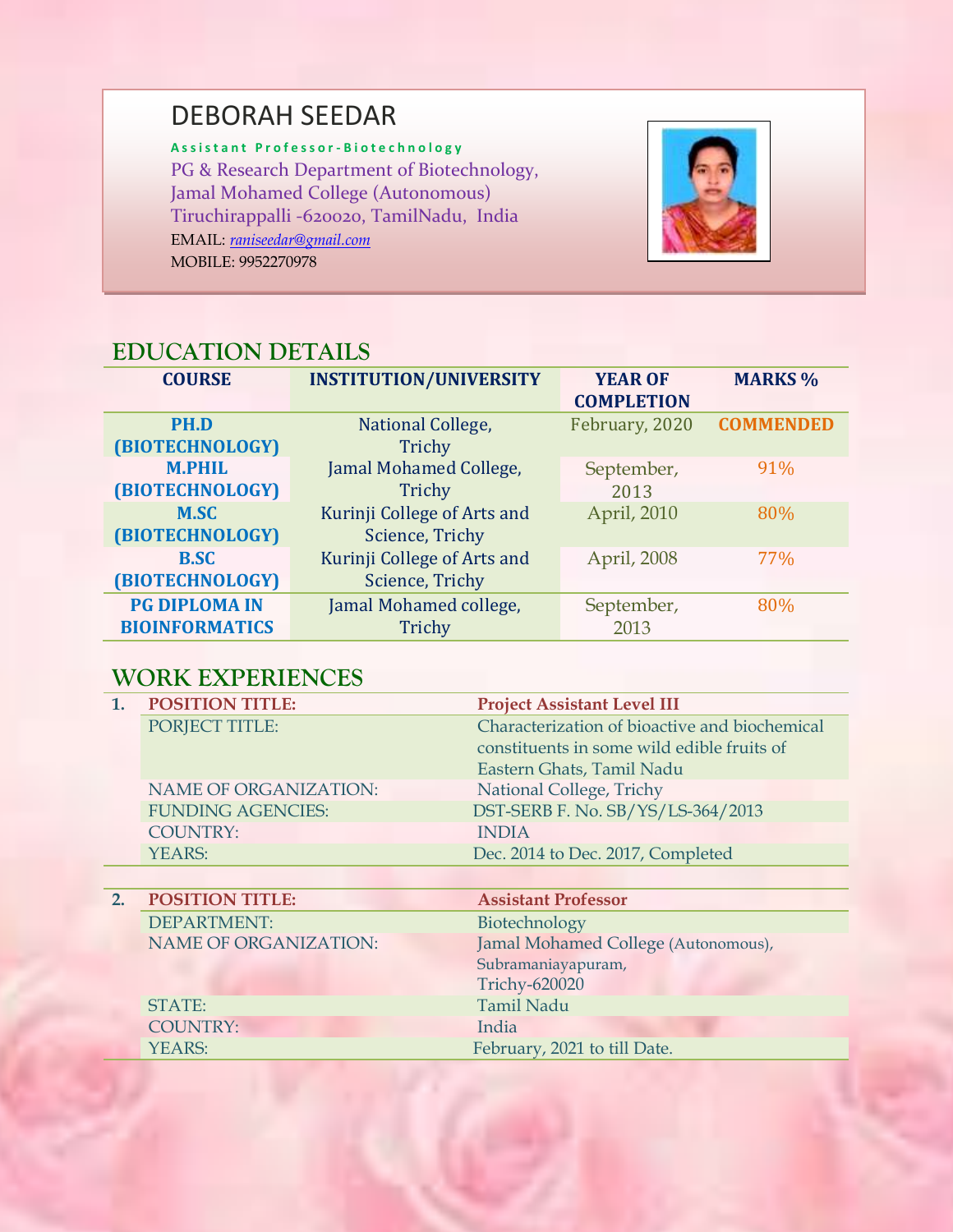## **ACHIEVEMENT**

- $\cdot$  Win prizes in various competitions such sport, song, cultural event.
- Win prizes for academic event
- Got awards for Palakalai Kalaighnan Virudhu by Jeyam Samuga Inaivor.

## **PROJECT WORK PROFILE**

- M.Sc project Title 1: Determine the binding capability of the rat glandular protein using 2-naphthol as a fluorescent probe.
- Guide 1: Dr. Archunan., Animal Biotechnology Department, Bharathidasan University, Trichy.
- M.Phil project Title 2: Biodegradation of Distilleries Effluent by using Microbes and Plants.
- Guide 2: Dr. J. Sebastian Raj., Department of Biotechnology, Jamal Mohamed College, Trichy.
- Ph.D project Title 2: Phytochemical and Phytopharmacological studies on *Phoenix loureiroi* Kunth *-* An important wild edible fruit'
- Guide 3: Dr. S.P. Anand., Department of Botany, National College, Trichy.

# **PUBLISHCATION**

- 1. **Deborah**, S., Anand, S. P., and Velmurugan, G. (2017). Evaluation of *In vitro* anticancer activity of *Tarenna asiatica* (L.) fruits ethanolic extract against human breast cancer. *International Journal of Herbal Me dicine.* 5(5): 110-113.
- 2. SP Anand**, S Deborah** and G Velmurugan. (2017). Antimicrobial activity, nutritional profile and phytochemical screening of wild edible fruit of *Catunaregam spinosa* (Thunb.) Tirveng. *The Pharma Innovation Journal*; 6(10): 106-109
- 3. S. P. Anand and S. **Deborah** (2017). Preliminary phytochemical screening of wild edible fruits from Boda and Kolli hills. *Journal of Medicinal Herbs and Ethnomedicine*. 2017, 3: 8-12.
- 4. **Deborah**, S., and Anand, S. P. (2017). *In vitro* Antibacterial activity of *Phoenix loureiroi* KUNTH against selected Gram negative and Gram positive pathogenic bacteria. *International Journal of Scientific & Engineering Research.* 8(7), 1412-1421.
- 5. **S. Deborah** and S. P. Anand (2018). Quantitative phytochemical analysis on fruit extracts of *Phoenix Loureiroi* Kunth- An Important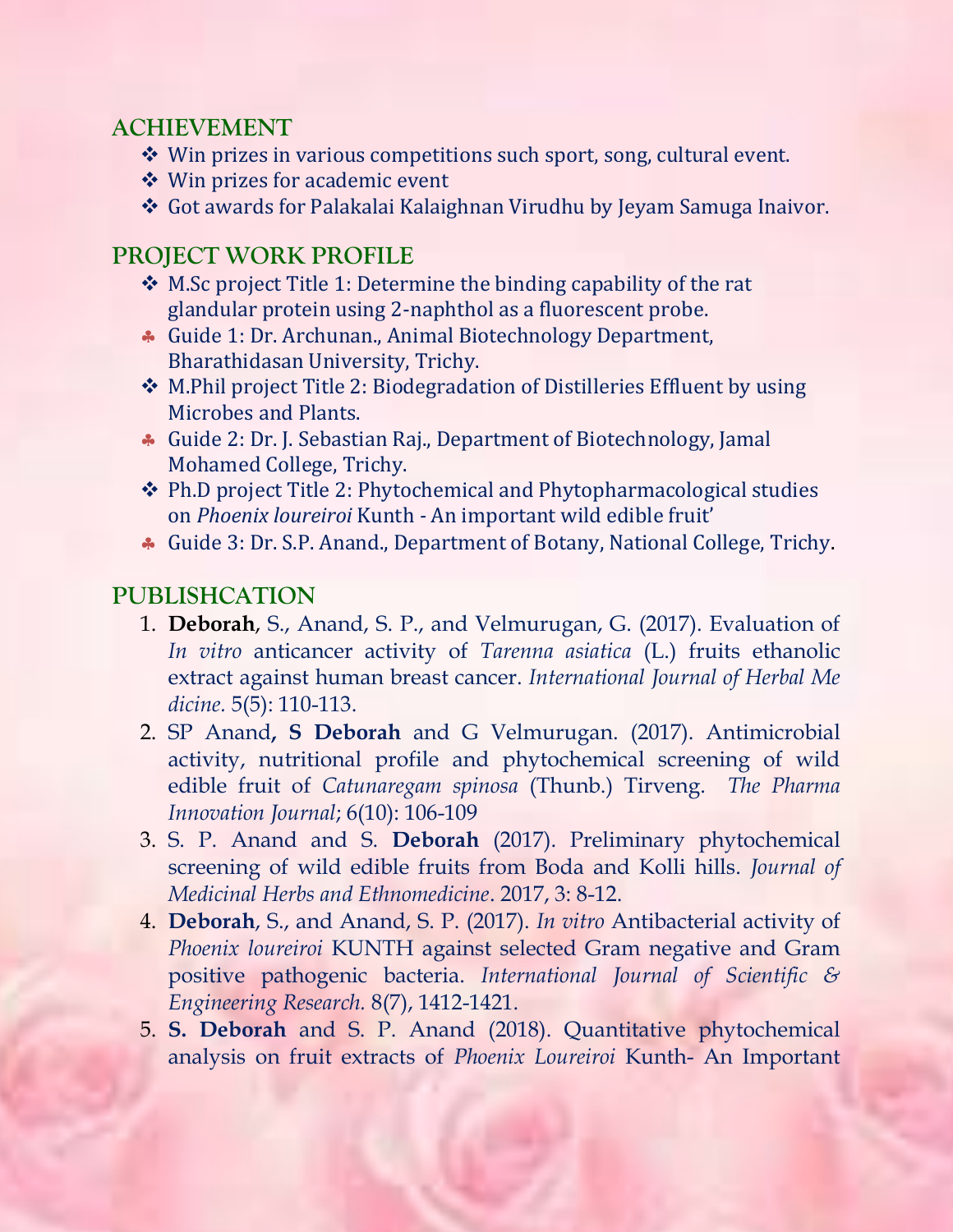Medicinal Plant. *International Journal of Phytopharmacy Research*, 9 (1), 1-4

- 6. Anand, S. P., **Deborah, S.** and Velmurugan, G. (2017). Quantitative phytochemical analysis of some edible fruits from Boda and Kolli hills. *Journal of Pharmacognosy and Phytochemistry*, *6*(5), 2002-2005.
- 7. S. P. Anand and **S. Deborah** (2016). Nutritional analysis of wild edible fruits from Boda and Kolli hills, Tamil Nadu. *International Journal of Nutrition and Agriculture Research*, 3 (2): 85-92.
- 8. S. P. Anand and **S. Deborah** (2016). Enumeration of wild edible fruits from Boda Hills and Kolli Hills. *International Journal of Applied Biology and Pharmaceutical Technology*. 7(2): 96 -102.
- 9. **S. Deborah** and J. Sebastian Raj "Bioremediation of heavy metals from distilleries effluent using microbes". *Journal of Applied and Advanced Research* 2016, 1(2): 23–28.
- 10.SP Anand, **S Deborah** and G Velmurugan (2018) "Evaluation of antioxidant activity of some wild edible fruits collected from Boda and Kolli hills". The Journal of Phytopharmacology; 7(2): 127-133

#### **CONFERENCE ATTENDED**

- **Participated in Zoology Alumni Seminar on "Current Status of** Zoological Studies" held at National College, Trichy.
- Participated in state level seminar on "Plant Biotechnology" conducted by the Department of Botany and Microbiology at A.V.V.M Sri Pushpam college, Poondi
- **Participated in National Seminar on "Recent Advances in** Biotechnology" organized by Bishop Heber College, Trichy.
- **Participated in one day seminar on "recent trends in zoology" held at** National College, Trichy.
- Participated in "Two days hands on training in HPLC" at periyar technology business incubator.
- **Participated in "regional workshop on HISTOCHEMISTRY" in St.** Joseph College, Trichy.